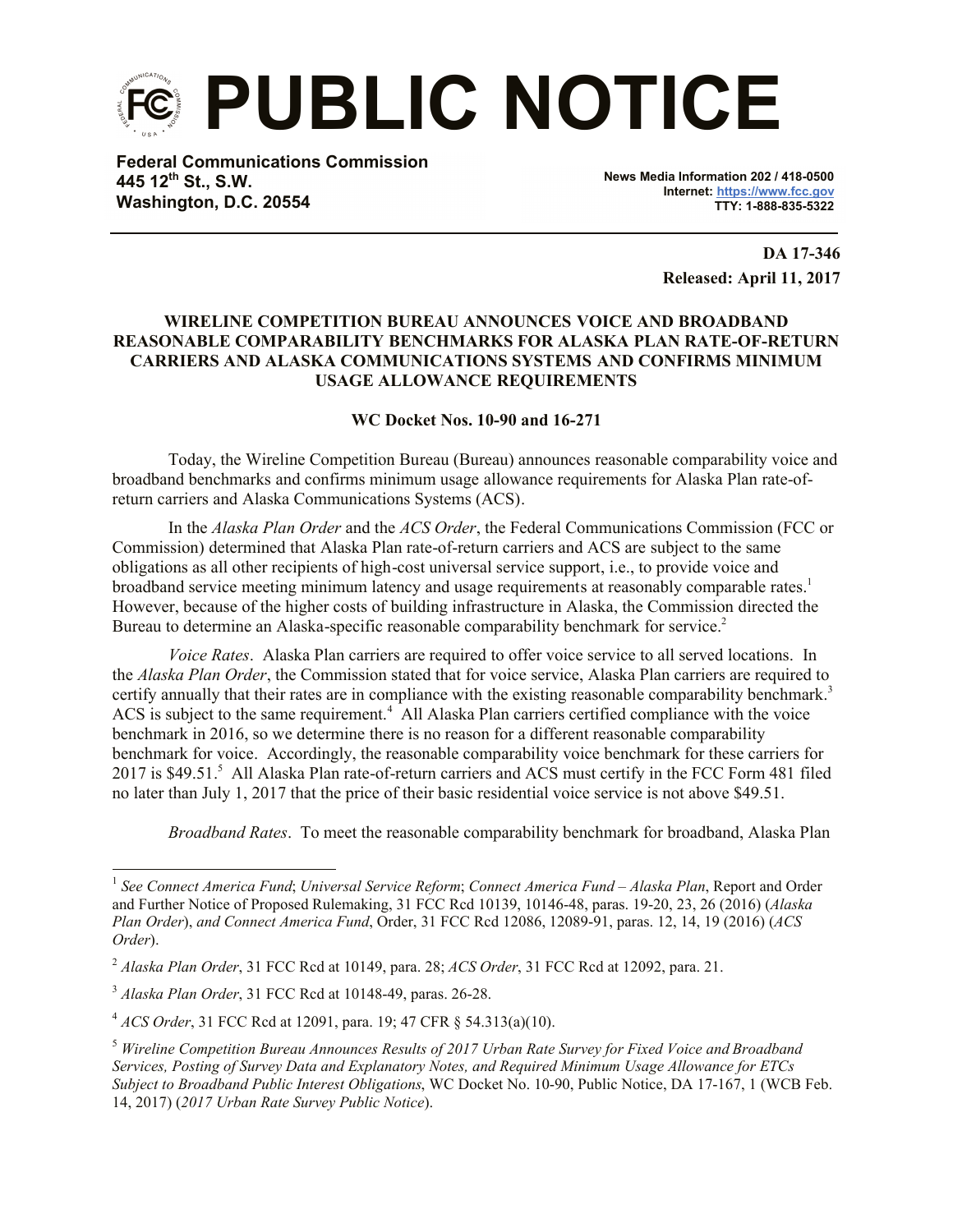carriers and ACS may certify compliance with reasonable comparability benchmarks or certify that they offer the same or lower rates in rural areas as in urban areas.<sup>6</sup> Recognizing the unique challenges and circumstances Alaskan carriers face serving their customers, the Commission directed the Bureau to establish an Alaska-specific reasonable comparability benchmark for broadband. The Commission stated that the Bureau could use "data from its urban rate survey or other sources, as appropriate" in establishing the benchmark.<sup>7</sup>

To calculate the broadband reasonable comparability benchmark, we use the same formula as in the *2017 Urban Rate Survey – Fixed Broadband Service Analysis* with one change to account for the unique challenges of serving Alaska.<sup>8</sup> The methodology adopted for the reasonable comparability benchmark is the "estimated average monthly rate plus twice the standard deviation of rates for terrestrial fixed broadband service plans with download speeds of 10 Mbps or greater, upload speeds of 1 Mbps or greater, and usage allowance of 100 GB or greater."<sup>9</sup> The estimate of the standard deviation of rates for service plans meeting the reasonable comparability benchmark criteria is the root weighted mean squared residual (RWMSR). RWMSR is the square root of the weighted average of the square of residuals (observed rate minus average rate as defined by the Average Monthly Rate equation) plus the square of the spreads divided by 12.

For Alaska, we modify the formula to use four standard deviations rather than two — that is four times RWMSR rather than two times RWMSR. Four standard deviations, which increases the price benchmarks, accounts for the unique geographical and infrastructure challenges carriers face in bringing broadband service to Alaskan consumers, in particular high middle-mile costs even for fiber facilities.<sup>10</sup> To the extent that a carrier cannot certify in its FCC Form 481 to meeting the benchmark, it will provide an explanation.

The Bureau will monitor middle-mile costs and availability in Alaska and annually evaluate whether four rather than two standard deviations remains justified or whether circumstances necessitate an alternative approach. Benchmarks for some common service offerings are below and can also be calculated using the spreadsheet on our website at https://www.fcc.gov/general/urban-rate-survey-dataresources and the online tool.<sup>11</sup>

<sup>6</sup> *Alaska Plan Order*, 31 FCC Rcd at 10148-49, para. 27; *ACS Order*, 31 FCC Rcd at 12092, para. 21.

<sup>7</sup> *Alaska Plan Order*, 31 FCC Rcd at 10149, para. 28.

<sup>8</sup> *See 2017 Urban Rate Survey – Fixed Broadband Service Analysis*, 7, *available at*  https://www.fcc.gov/general/urban-rate-survey-data-resources.

<sup>9</sup> *Id.*

<sup>&</sup>lt;sup>10</sup> Comments of the Alaska Telephone Association on Calculation of Reasonably Comparability Benchmark for Broadband Services, WC Docket No. 10-90, et al., 2 (filed Aug. 19, 2014); Letter from Karen Brinkmann, Counsel to Alaska Communications, to Marlene Dortch, FCC Secretary, WC Docket No. 10-90, Attachment, Closing the Middle Mile Gap in Alaska, 3 (filed Nov. 19, 2015).

 $11$  Certain Alaska Plan carriers committed to deploying speeds of 100/5 Mbps and 1GB/100 Mbps. However, reasonable comparability benchmarks at those speeds are not yet available but will be in coming years as such speeds become more common.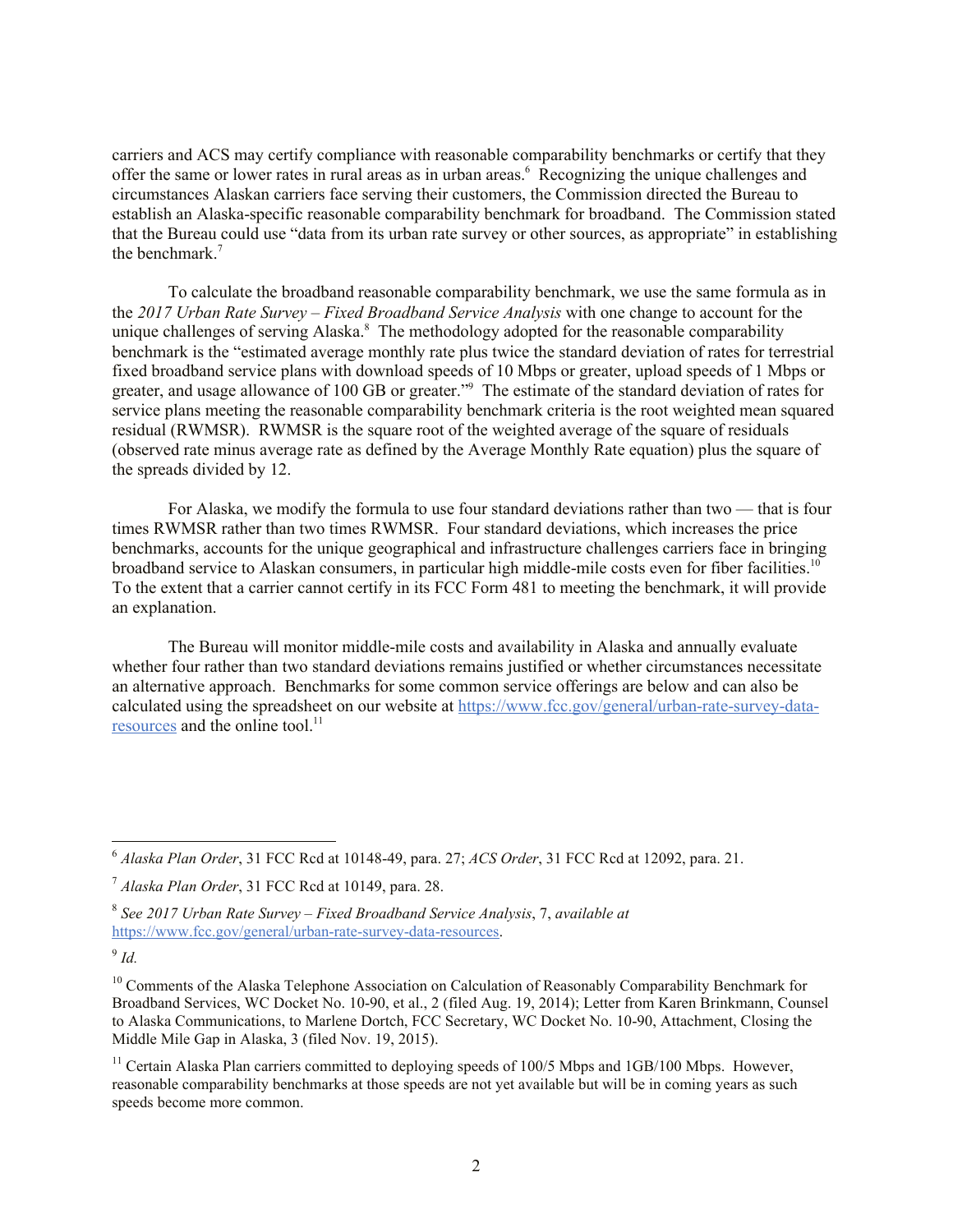| <b>Download</b><br><b>Speed</b><br>(Mbps) | <b>Upload</b><br><b>Speed</b><br>(Mbps) | Capacity<br><b>Allowance</b><br>(GB) | AK<br><b>Benchmark</b> |
|-------------------------------------------|-----------------------------------------|--------------------------------------|------------------------|
|                                           |                                         | 160                                  | \$88.34                |
| 10                                        |                                         | 160                                  | \$99.90                |
| 25                                        |                                         | 160                                  | \$111.97               |
| 50                                        |                                         | 160                                  | \$120.95               |

 Only locations being served by fiber middle-mile or hybrid fiber/microwave middle-mile are subject to the reasonable comparability benchmark. For locations Alaska Plan carriers are serving with satellite and microwave middle-mile facilities, carriers are not required to meet the broadband reasonable comparability benchmark. Alaska Plan carriers should offer service at these locations at or below the prices to which they committed to in this proceeding.<sup>12</sup>

Alaskan carriers receiving Alternative Connect America Cost Model (A-CAM) support must meet the same pricing benchmarks as all other A-CAM carriers. The Commission explicitly permitted only Alaska Plan carriers and ACS to meet an Alaska-specific benchmark.

*Minimum Usage Allowance*. Participants in the Alaska Plan are required to provide a usage allowance that evolves over time to remain reasonably comparable to usage by subscribers in urban areas, similar to the approach adopted for price cap carriers and other rate-of-return carriers.<sup>13</sup> When approving carriers' plan in December 2016, the required minimum data usage allowance was  $150$  GB.<sup>14</sup> Accordingly, the Bureau listed 150 GB on the approved plans for locations served with fiber or hybrid microwave/fiber. 15

We clarify, consistent with the Commission's *Alaska Plan Order*, that the 150 GB was the starting point and the usage allowance for Alaska Plan carriers will evolve over time. Specifically, the Commission stated that Alaska Plan "carriers will be required to certify that they offer a minimum usage allowance of 150 GB per month, or a usage allowance that reflects the average usage of a majority of consumers, using Measuring Broadband America data or a similar data source, whichever is higher." 16

As stated in the Commission's recent Public Notice, we confirm the minimum monthly usage allowance is 160 GBs for Alaska Plan carriers.<sup>17</sup> For locations Alaska Plan carriers are serving with

<sup>&</sup>lt;sup>12</sup> See Letter from Christine O'Connor, Executive Director, Alaska Telephone Association, to Marlene Dortch, Secretary, FCC, WC Docket No. 10-90, Attachment (filed May 12, 2016) (BRST – Microwave – \$150.00; AMRC – Satellite – \$194.90; NSHG – Microwave – \$160.98; OTZT – Satellite – \$74.99; ADKG – Satellite – \$150.00; ARCT – Satellite – \$149.99; BSHT – Microwave – \$110.30); GCI Nov. 29 Letter (Satellite – \$99.99, Microwave  $(4/1)$  – \$99.99, Microwave  $(10/1)$  – \$149.99).

<sup>13</sup> *Alaska Plan Order*, 31 FCC Rcd at 10147, para. 21.

<sup>14</sup> *Id*. at 10147, para. 23.

<sup>15</sup> *See Wireline Competition Bureau Authorizes Alaska Plan Support for 13 Alaskan Rate-of-Return Companies*, Public Notice, 31 FCC Rcd 13347, 13351-54 (WCB 2016) (*Authorization Public Notice*).

<sup>16</sup> *Alaska Plan*, 31 FCC Rcd at 10147, para. 23.

<sup>17</sup> *2017 Urban Rate Survey Public Notice* at 3.